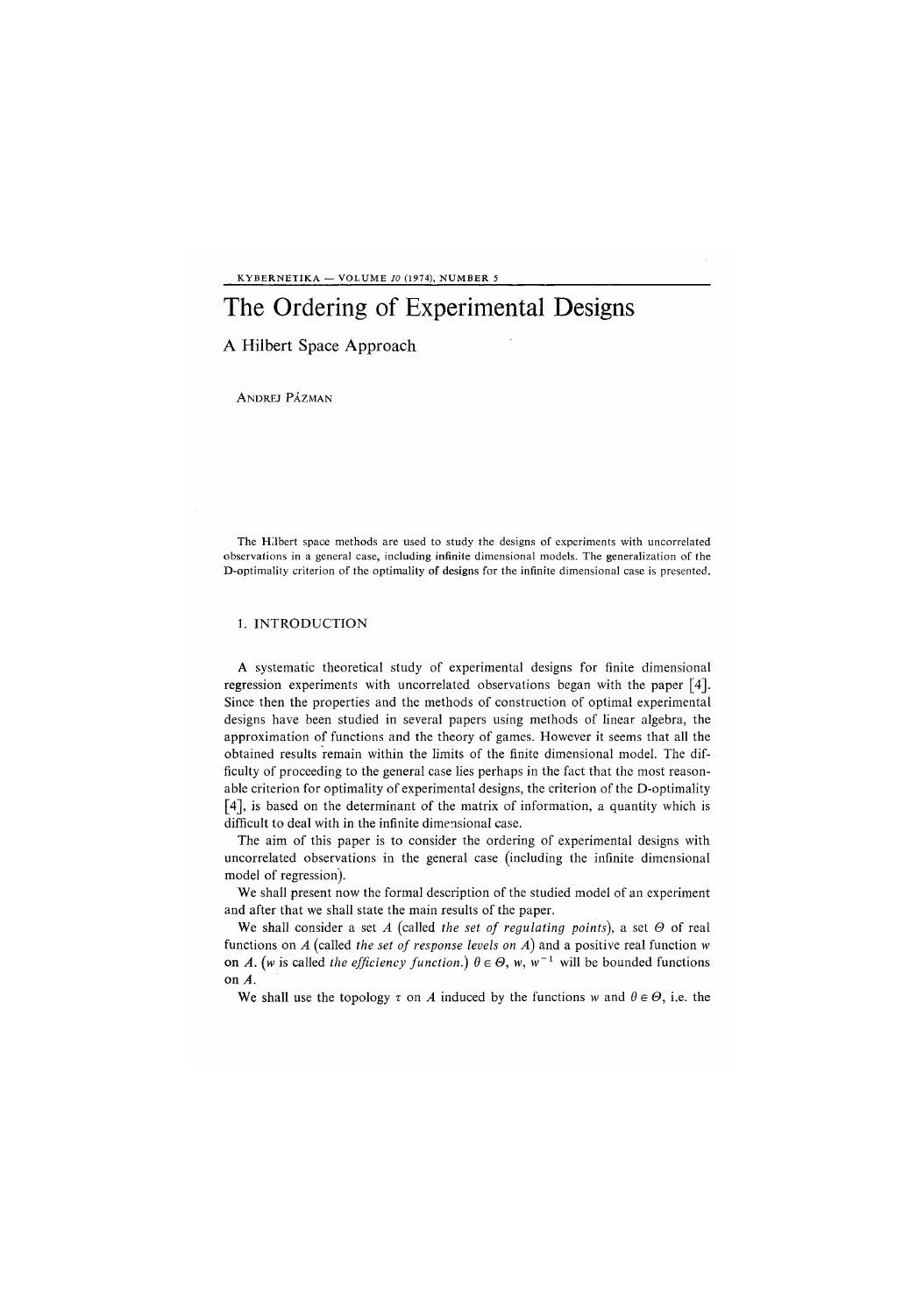374 minimal topology which ensures the continuity of w and of  $\theta \in \Theta$ . We shall denote by  $\mathscr A$  the  $\sigma$ -algebra of subsets of A generated by  $\tau$ .

**Definition** 1. Let  $\xi$  be an arbitrary probability measure on  $(A, \mathcal{A})$ . Then *a variant of the experiment which corresponds to the design* £ is a class of orthogonal random set functions

(1) 
$$
\mathscr{E}_{\xi} = \{ \{ X_{\theta}(F) : F \in \mathscr{A}, \xi(F) > 0 \}; \theta \in \Theta \}
$$

where each orthogonal random set function

(2) 
$$
\{X_{\theta}(F): F \in \mathscr{A}, \xi(F) > 0\}
$$

is a set of random variables with finite means

(3) 
$$
\mathbb{E}X_{\theta}(F) = \int_{F} \theta \, d\xi,
$$

finite covariances

(4) 
$$
\operatorname{cov}[X_{\theta}(F), X_{\theta}(F')] = \int_{F \cap F'} w^{-1} d\xi
$$

such that

$$
X_{\theta}(\bigcup_{i=1}^{n} F_{i}) = \sum_{i=1}^{n} X_{\theta}(F_{i}); F_{i} \cap F_{j} = \emptyset, i, j = 1, ..., n, i \neq j
$$

*(*consistency condition).

**Definition 2.** An experiment  $\mathscr E$  is the class of all its variants:

(5) 
$$
\mathscr{E} = \{ \mathscr{E}_{\xi} : \xi \text{ is a probability measure on } (A, \mathscr{A}) \}.
$$

Two points  $a_1, a_2 \in A$  will be considered as equivalent with respect to  $\Theta$  and w if  $w(a_1) = w(a_2)$  and  $\theta(a_1) = \theta(a_2)$  for every  $\theta \in \Theta$ .

We can now show the correspondence rules between the given formal description of an experiment and a real experiment. The experimenter investigates the state of a measured object, which is described by one of the functions  $\theta \in \Theta$ , observing directly the values of  $\theta$  at different points from A. The observation at a point  $a \in A$ gives random data, corresponding to a random variable with the mean  $\theta(a)$  and the variance  $w^{-1}(a)$ . If  $a_1, ..., a_n$  are (nonequivalent) points of observations and  $N_i$ is the number of independent observations at  $a_i$ , then we may associate the measure  $\zeta({a_i}) = N_i / \sum N_j$  with the equivalence class  ${a_i}$  of the points from *A* containing  $a_i$ . The obtained probability measure  $\xi$  on  $(A, \mathcal{A})$  is a design of the experiment following definition 1, and it is clear that it describes the strategy of the experimenter in preparing the experiment. If we take the sum of all data obtained by observations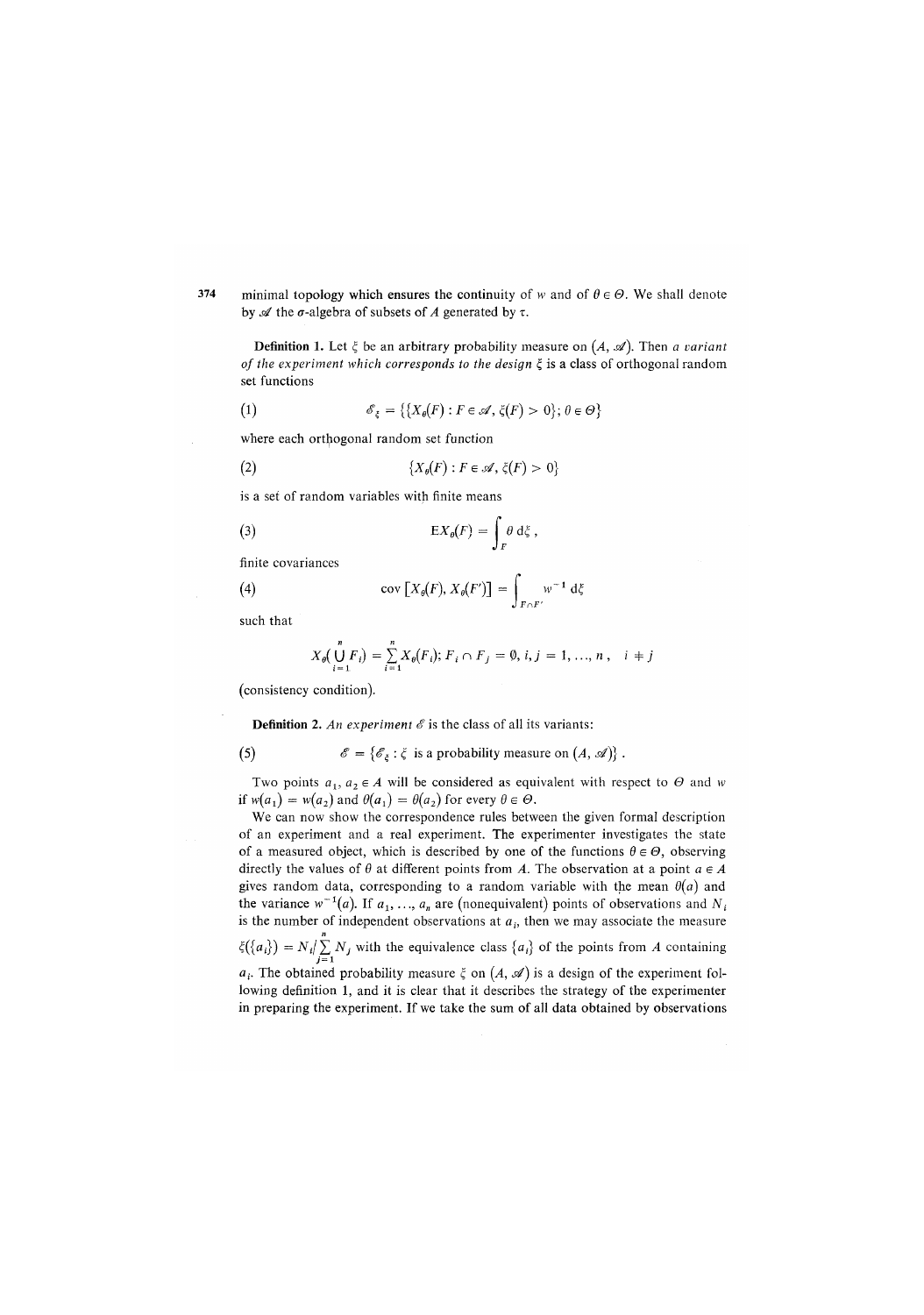at the point  $a_i$  then this sum is the realisation of the random variable  $\sum_{i=1}^{n} N_j X_{\theta}(\{a_i\})$ . *j = i*  The variant of the experiment corresponding to the design *£,* is then a class of n-vectors

of independent random variables

$$
\mathscr{E}_{\xi} = \{ (X_{\theta}(\{a_1\}), ..., X_{\theta}(\{a_n\})); \theta \in \Theta \}
$$

with the means

$$
\mathrm{E}X_{\theta}(\lbrace a_i \rbrace) = \theta(a_i) N_i / \sum_{j=1}^n N_j
$$

and the variances

$$
\mathrm{D} X_{\theta}(\{a_i\}) = w^{-1}(a_i) N_i / \sum_{j=1}^n N_j.
$$

Definition 1 enlarges the notions of the design and the variant of the experiment from the described case of discrete designs on *A* to a more general case of arbitrary design measures on  $(A, \mathcal{A})$ . This generalization is useful for theoretical considerations even in the simplest case of finite dimensional regression experiments [4].

In the following sections we shall first recapitulate some basic properties of the Hilbert spaces with reproducing kernels which will be often used later *(*section 2). In section 3 the Hilbert space technique is used to state five equivalent conditions under which a function on *0* has the best linear unbiassed estimate *(*Theorem 4). In section 4 different designs are compared. The construction in sections 3 and 4 is the following: The information kernel  $M_z(\theta, \theta') = \int_A \theta \theta' d\xi$  which is a function on  $\theta \times \theta$ , is the reproducing kernel of a Hilbert space  $H(M_z)$ , containing exactly those functions on  $\Theta$  which are linearly estimable under  $\xi$ . On a subset *G* of  $H(M_{\xi})$  (the set of useful *variables*) we define the Hilbert space  $H(D_\varepsilon)$  of functions on G with the reproducing kernel  $D_{\varepsilon}$ , where  $D_{\varepsilon}(g, g')$  is the covariance of the best linear estimates of two functions  $g, g' \in G$ . If  $\xi_0$  is an "apriori design" and  $\xi$  is any design of the form  $\xi = \alpha \xi_0 +$  $+ (1 - \alpha) \xi'$  where  $\alpha \in (0, 1)$  and  $\xi'$  is an arbitrary design, then  $D_{\xi}(g, g')$  is the kernel of an operator in  $H(D_{\varepsilon0})$  which we denote by  $\overline{D}_{\varepsilon}$ . In Theorem 7 it is proved that  $\overline{D}_{\xi}$  is equivalent to an operator in  $L_2(A, \mathcal{A}, \xi_0)$  composed of suitably chosen projection operators and operators of multiplication. This allows to maintain the whole problem of comparing designs in the space  $L_2(A, \mathcal{A}, \xi_0)$ . Finally it is shown in a very special case that the generalization of the criterion of D-optimality of designs leads to the *I-divergence* (generalized entropy) of  $ξ$  and  $ξ$ <sub>0</sub>*.* 

### 2. PRELIMINARIES REGARDING HILBERT SPACES

The aim of this section is to present a short recapitulation of some basic properties of Hilbert spaces *(*in the following H-spaces).

We shall consider here only real H-spaces, i.e. complete inner product spaces with real inner products.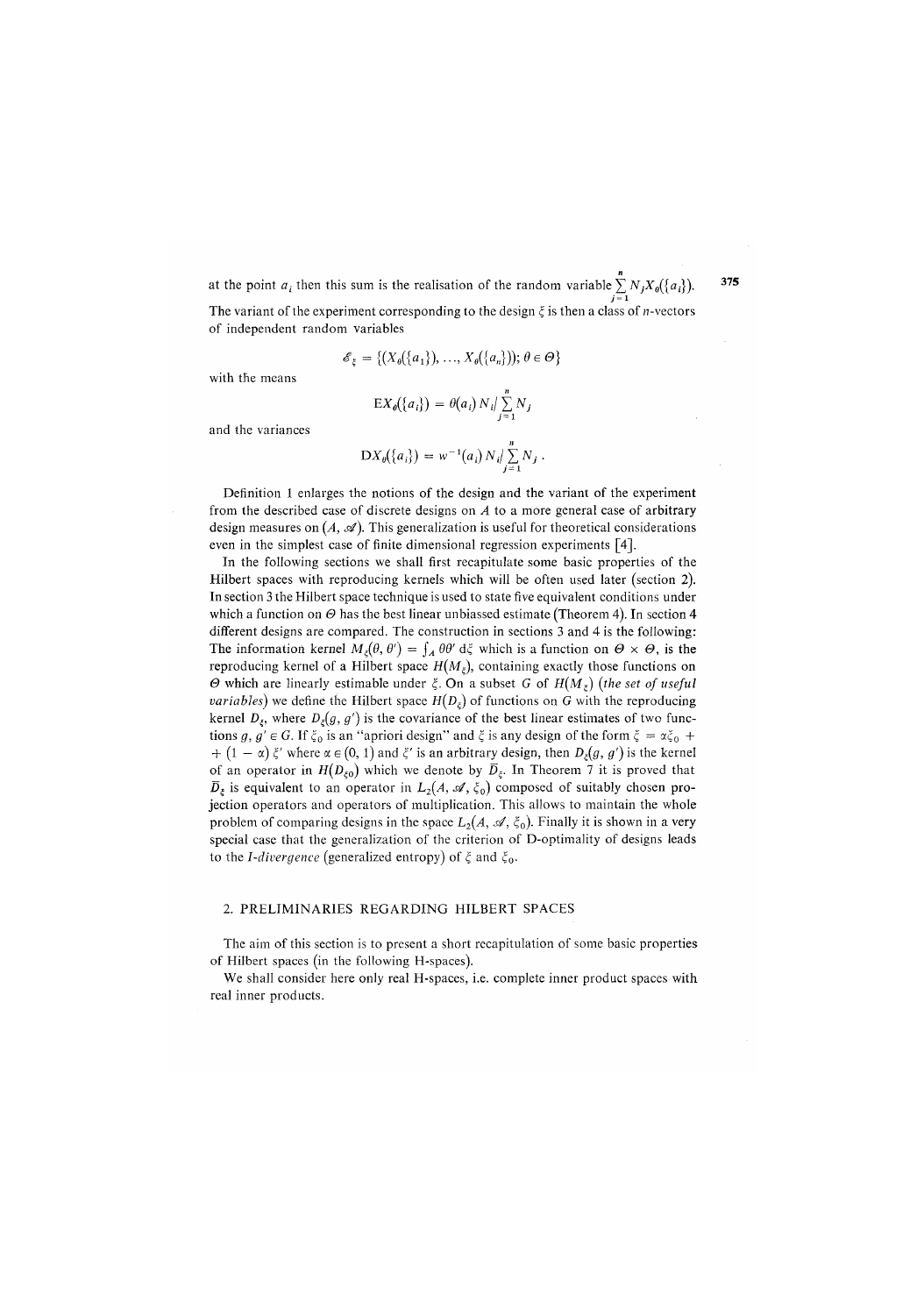Let *S* be a set,  $\mathscr S$  a  $\sigma$ -algebra of subsets of *S* and  $\mu$  a probability measure defined on  $\mathscr{S}$ . By  $L_2(S, \mathscr{S}, \mu)$  we denote the H-space with the following properties:

i) the elements of  $L_2(S, \mathscr{S}, \mu)$  are all equivalence classes of almost equal square integrable real functions on *S*.

ii) the inner product of two equivalence classes  ${f}$  and  ${g}$  containing the functions *f, g* is

(6) 
$$
(\{f\}, \{g\})_{\mu} = \int_{S} fg \, d\mu.
$$

In the following we shall omit the square brackets when denoting equivalence classes; i.e. f may denote the function f but also the class  $\{f\}$ .

Let *S* be a set and let *K* be a symmetric, nonnegative definite real function defined on  $S \times S$ . By  $H(K)$  we denote the H-space (the H-space with the reproducing kernel *K)* having the following properties:

i) the elements of *H(K)* are real functions defined on *S*,

(7) ii) 
$$
K(.,s) \in H(K); s \in S
$$
,

(8) iii) 
$$
f(s) = (f, K(., s))_K; f \in H(K), s \in S,
$$

where  $( , )_K$  is the inner product in  $H(K)$ .

The existence and the uniqueness of  $H(K)$  for any set *S* and any symmetric, nonnegative definite function *K* is proved in [1].  $H(K)$  is the set of all real functions on *S* satisfying (8). The set  $\{K(.,s); s \in S\}$  spans  $H(K)$ .

If *S* is a set and *H* is an H-space of real functions on *S*, then a reproducing kernel *K*  in *H* exists (i.e.  $H = H(K)$ ) iff for every  $s \in S$  we can find a number  $\gamma_s > 0$  such that

(9) 
$$
|f(s)| \leq \gamma_s \|f\|; \quad f \in H,
$$

where  $\|\cdot\|$  is the norm in *H* [1].

An isomorphism  $\psi$  of an H-space  $H_1$  with the inner product  $( , )_1$  onto an H-space  $H_2$  with the inner product  $( , )_2$  is a unitary operator, i.e. a one-to-one inner product preserving linear mapping of *H1* onto *H2:* 

(10) 
$$
\psi : H_1 \xrightarrow{\text{onto}} H_2 ,
$$

$$
\psi(\alpha f_1 + \beta f_2) = \alpha \psi(f_1) + \beta \psi(f_2) ; \alpha, \beta \in R, f_1, f_2 \in H_1 ,
$$

$$
(\psi(f_1), \psi(f_2))_2 = (f_1, f_2)_1 ; f_1, f_2 \in H_1 .
$$

We then say that  $H_1$  and  $H_2$  are isomorphic H-spaces.

L**emma 1.** *Let H be an H-space with the inner product ( , ) and let G be a subset of H. Denote by HG the (closed) subspace of H spanned by G. Then the H-space*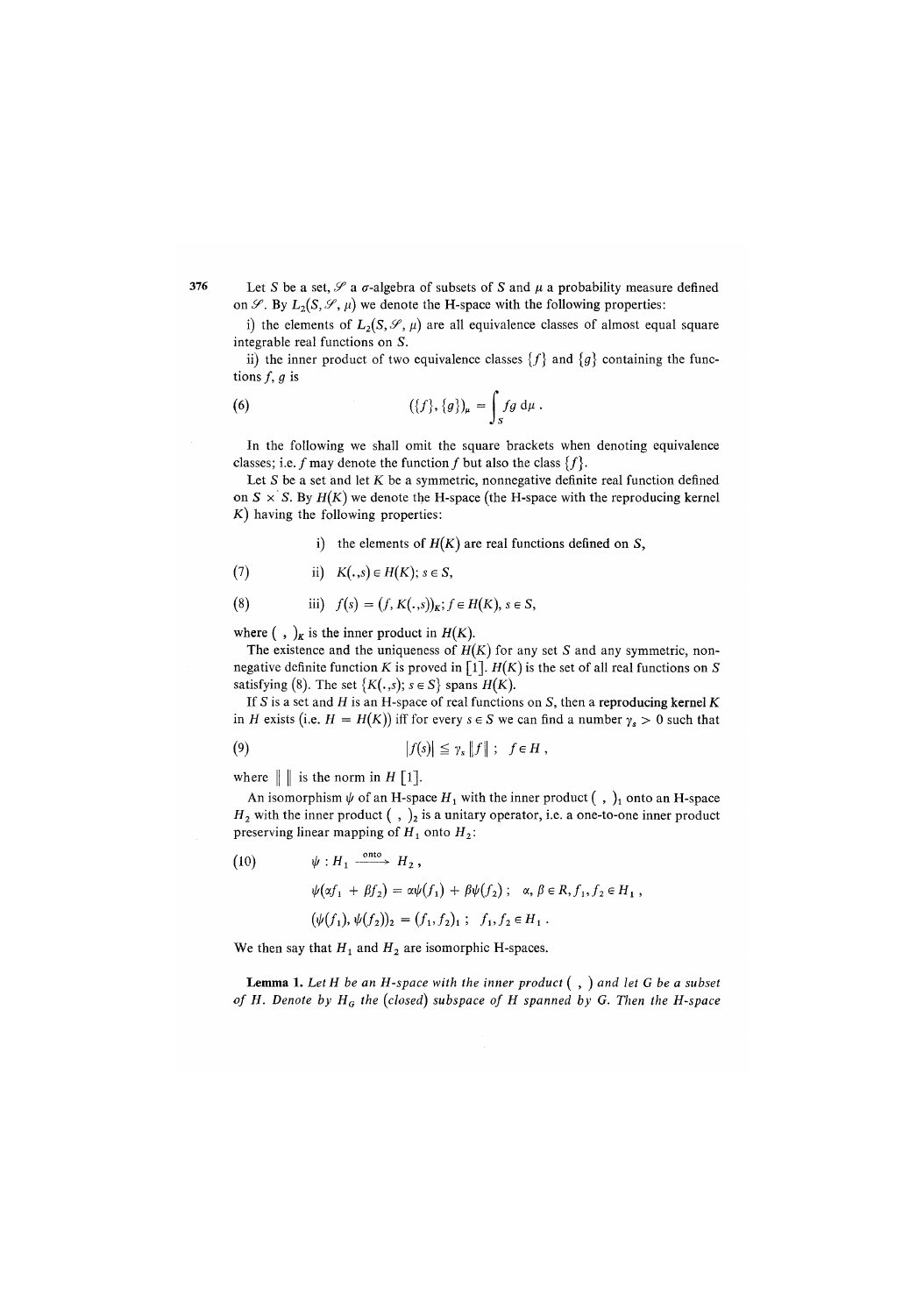*H(KG) with the reproducing kernel* 

$$
K_G(f, f') = (f, f') ; f, f' \in G
$$

*is the restriction to the set G of all bounded linear functionals on HG. This restriction is an isomorphism of the set*  $B_G$  *of all bounded linear functionals on*  $H_G$  *onto*  $H(K_G)$ *.* 

Proof.  $K_G$  is a symmetric, nonnegative definite real function on  $G \times G$ , hence a unique H-space  $H(K_G)$  with the reproducing kernel  $K_G$  does exist. From the Riesz representation theorem for bounded linear functionals [3] it follows that

$$
B_G = \{ (\cdot \,,\, g); \, g \in H_G \}
$$

and that  $B_G$  is an H-space with the natural inner product

(11) 
$$
((., g), (., g'))_{K_G} = (g', g).
$$

Denote  $\varrho$  the restriction of elements from  $B_G$  to the set G. The restriction is a oneto-one, since G spans  $H_G$  and the elements of  $B_G$  are continuous linear functions on  $H_G$ . Obviously,  $\varrho$  maps  $B_G$  linearly onto  $\varrho B_G$ . It is now sufficient to prove that  $\varrho B_G$  with the inner product  $(\varrho(\cdot, f), \varrho(\cdot, f'))' = (f, f'); f, f' \in H_G$ , is identical with  $H(K_G)$ . Evidently

$$
K_G(\ldots, f) = (\ldots, f) \in \varrho(B_G) \; ; \quad f \in G \; .
$$

Further we have from (6)

$$
(\varrho(\, , g) \, , K_G(\, , f))' = (f, g) \, ; \quad g, f \in G \, ,
$$

hence  $K_G$  has the reproducing property (8) in  $B_G$ . From the remarks following (8) we obtain the needed conclusion.  $\square$ 

**Lemma 2.** Let  $H_1, H_2$  be two H-spaces which are spanned by the sets  $G_1 \subset H_1$ *and*  $G_2 \subset H_2$ . Let  $\psi$  be a one-to-one mapping of  $G_1$  onto  $G_2$ , which preserves the *inner product, i.e.* 

(12) 
$$
(\psi(h_1), \psi(h_2))_2 = (h_1, h_2)_1; h_1, h_2 \in H_1.
$$

*Then*  $\psi$  *is an isomorphism of*  $H_1$  *onto*  $H_2$ *.* 

The proof (which is almost evident) is performed in [7].

#### 3. BEST LINEAR ESTIMATES

In this section we shall give an H-space description of linear and the best linear estimates for functions defined on  $\Theta$  (compare with [7]).

Throughout this section  $\xi$  will be a given design of the experiment and  $g$  will be a given (not necessarily linear) function on *0.*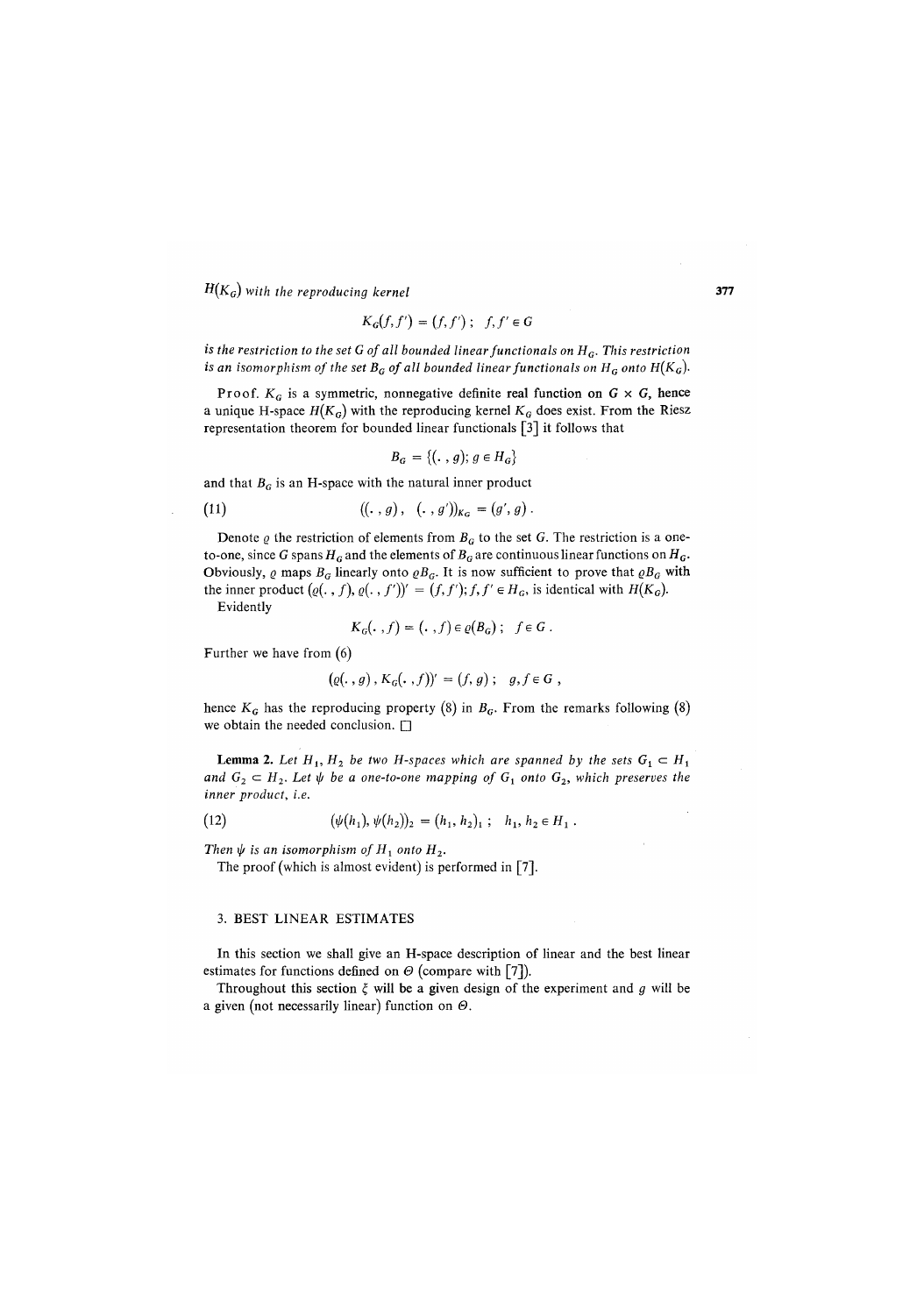378 Let us fix  $\theta \in \Theta$  and let us denote by  $(\Omega, \mathcal{B}, P)$  the probability space on which the random variables  $X_{\theta}(F)$ ;  $F \in \mathcal{A}$ ,  $\xi(F) > 0$ , are defined (i.e.  $X_{\theta}(F) \in L_2(\Omega, \mathcal{B}, P)$ ). Two subspaces of the H-space  $L_2(\Omega, \mathcal{B}, P)$  are important for us.

a) The subspace  $\mathscr{X}_{\theta}$  spanned by the set of random variables

$$
\{X_{\theta}(F); F \in \mathcal{A}, \xi(F) > 0\}
$$

b) The subspace  $\mathcal{X}_{\theta}^{*}$  spanned by the set of random variables

$$
\{X_{\theta}(F) - \mathbb{E}X_{\theta}(F) : F \in \mathscr{A}, \xi(F) > 0\}.
$$

we denote by  $\zeta_2$ ,  $\zeta_1$  the measures on  $(A, \mathscr{A})$  which are defined by

(13) 
$$
\xi^{-}(F) = \int_{F} w^{-1} d\xi, \quad \xi^{+}(F) = \int_{F} w d\xi, \quad F \in \mathcal{A}.
$$

**Lemma 3.** a) There is an isomorphism  $x_{\theta}$  of  $L_2(A, \mathcal{A}, \xi^{-})$  onto  $\mathcal{X}_{\theta}^{*}$  such that

 $x_0(\chi_F) = X_0(F) - EX_0(F); \quad F \in \mathcal{A}, \quad \xi(F) > 0.$ 

b) There is a one-to-one linear map  $\delta_{\theta}$  of  $\mathscr{X}_{\theta}^{*}$  onto  $\mathscr{X}_{\theta}$  such that

(14) 
$$
cov [\delta_{\theta}(X), \delta_{\theta}(X')] = EXX' = \int \varkappa_{\theta}^{-1}(X) \varkappa_{\theta}^{-1}(X') d\xi
$$

and

(15) 
$$
E \delta_{\theta}(X) = \int \varkappa_{\theta}^{-1}(X) \theta d\xi.
$$

Proof, a) The sets

$$
\{\chi_F : F \in \mathscr{A}, \xi(F) > 0\}, \quad \{X_\theta(F) - \mathbb{E}X_\theta(F) : F \in \mathscr{A}, \xi(F) > 0\}
$$

span  $L_2(A, \mathcal{A}, \xi)$ ,  $\mathcal{X}_a^*$ . Further

$$
(\chi_F, \chi_F)_{\xi'} = \text{cov}\left[X_0(F), X_0(F')\right] = (X_0(F) - \text{E}X_0(F)),
$$
  

$$
X_0(F') - \text{E}X_0(F')\big|_{P}.
$$

Therefore the first statement of the Lemma follows from Lemma 2.

b) Denote by  $\mathscr L$  (and  $\mathscr L^*$ ) the set of all finite linear combinations of random variables from the set  $\{X_{\theta}(F); F \in \mathcal{A}, \xi(F) > 0\}$  (and from the set  $\{X_{\theta}(F) - \mathbb{E}X_{\theta}(F);$  $F \in \mathcal{A}, \xi(F) > 0$ , respectively). We shall use the notation  $X^* = X - EX$  for  $X \in \mathscr{L}$ . We may prove for finite sums:  $\sum_{i} \alpha_i X^*_{\theta}(F_i) = \sum_{i} \beta_i X^*_{\theta}(F_i)$  if and only if  $\sum \alpha_i X_{\theta}(F_i) = \sum \beta_j X_{\theta}(F_j)$  (the equalities in the  $L_2(\Omega, \mathcal{B}, P)$  – space). The "if" part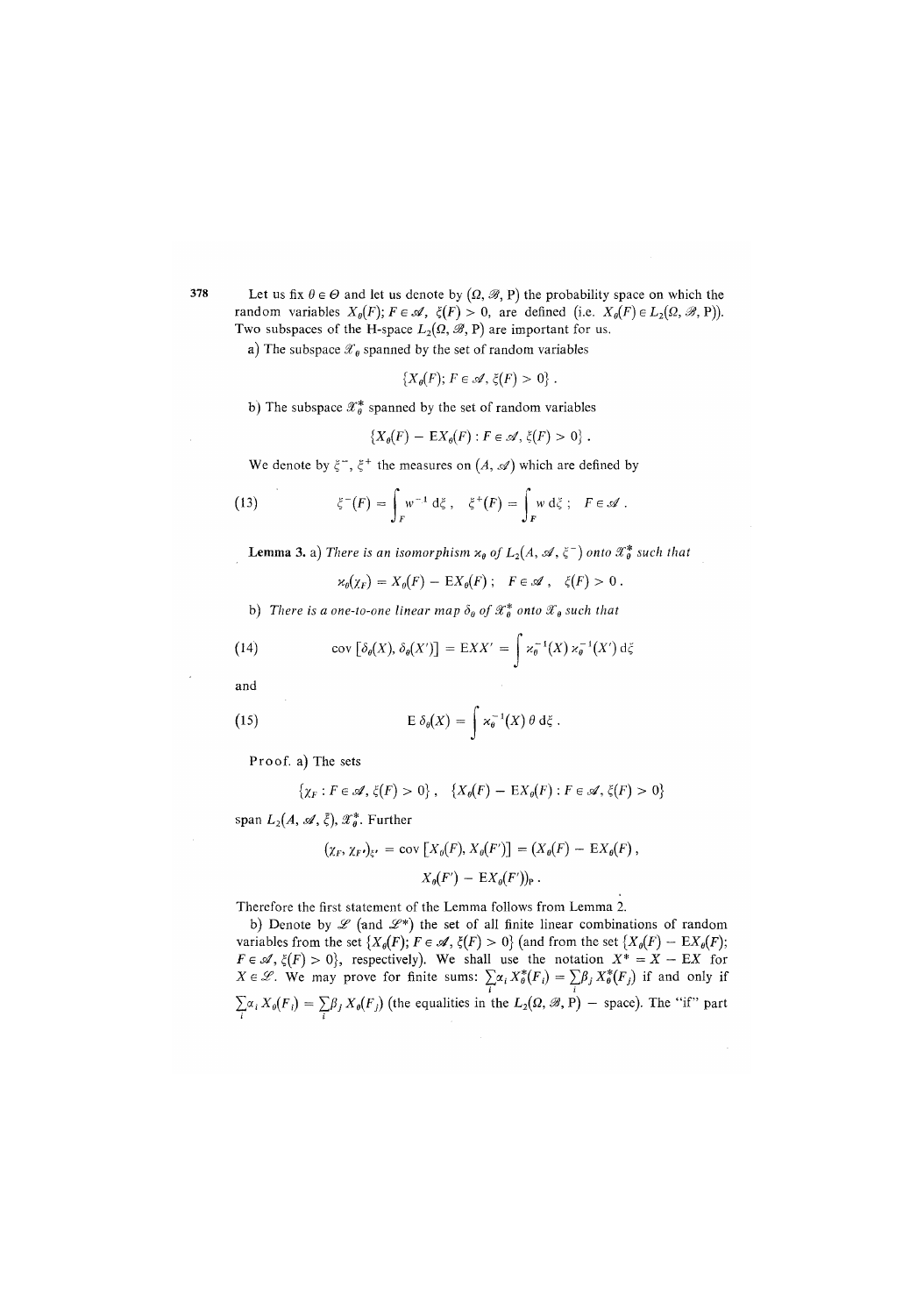is evident. The "only if" part follows from

$$
\begin{aligned} \mathbb{E} \sum_{i} \alpha_{i} X_{\theta}(F_{i}) &= \int \sum_{i} \alpha_{i} \chi_{F_{i}} \theta \, \mathrm{d} \xi = \int \varkappa_{\theta}^{-1} \left[ \sum_{i} \alpha_{i} X_{\theta}^{*}(F_{i}) \right] \theta \, \mathrm{d} \xi = \\ &= \left( \sum_{i} \alpha_{i} X_{\theta}^{*}(F_{i}), \varkappa(w \, \theta) \right)_{\mathbb{P}} = \left( \sum_{j} \beta_{j} X_{\theta}^{*}(F_{j}), \varkappa(w \, \theta) \right)_{\mathbb{P}} = \mathbb{E} \sum_{j} \beta_{j} X_{\theta}(F_{j}), \end{aligned}
$$

where we used part a) of the Lemma. Therefore the mapping  $\delta_{\theta}$ :  $\mathscr{L}^*$   $\xrightarrow[]{{}_{\!\!\text{onto\,\,}\!\!}} \mathscr{L}$  such that  $\delta_{\theta}[X - \mathbb{E}X] = X$  is a one-to-one and satisfies (14) and (15).

A sequence  ${X_n}_{n=1}^{\infty}$  of points from  $\mathscr L$  is fundamental iff the sequence  ${X_n^*}_{n=1}^{\infty}$ is fundamental. For their limits  $X \in \mathcal{X}_{\theta}$  and  $X^* \in \mathcal{X}_{\theta}^*$  we may prove  $EX =$  $=\int \chi_{\theta}^{-1}(X^*)\theta \,d\zeta$ . Indeed, since  $E^2(X_n - X_m) \leq E(X_n - X_m)^2$ , the convergence  $E(X_n - X_m)^2 \to 0$  implies  $|EX_n - EX_m| \to 0$  and  $E(X_n^* - X_m^*)^2 = E(X_n - X_m)^2 - E(X_n - X_m) \to 0$ . Hence if  $\{X_n\}_{n=1}^{\infty}$  is fundamental and has the limit X, then  ${X_n^*}^*_{n=1}$  and  ${E X_n}^*_{n=1}^{\infty}$  are fundamental and have limits which we denote by  $X^*$ and *p.* We may write:

$$
|\mathsf{E} X - \beta| \leq |\mathsf{E}(X - X_n)| + |\mathsf{E} X_n - \beta| \to 0,
$$

therefore

$$
EX = \lim_{n \to \infty} EX_n = \lim_{n \to \infty} \left[ \varkappa_{\theta}^{-1}(X_n^*) \theta \, d\xi = \lim_{n \to \infty} (X_n^*, \varkappa_{\theta}(w\theta))_P \right] = \int \varkappa_{\theta}^{-1}(X^*) \theta \, d\xi.
$$

On the contrary, if  $\{X_n^*\}_{n=1}^\infty$  is fundamental, then  $E(X_n^* - X_m^*)^2 \to 0$  implies

$$
E^{2}(X_{n} - X_{m}) = \left[\int \varkappa_{\theta}^{-1}(X_{n}^{*} - X_{m}^{*}) \theta d\xi\right]^{2} =
$$
  
=  $(X_{n}^{*} - X_{m}^{*}, \varkappa_{\theta}(\psi \theta)_{P}^{2} \leq E(X_{n}^{*} - X_{m}^{*})^{2} E \varkappa_{\theta}^{2}(\psi \theta) \to 0.$ 

Therefore

$$
E(X_n - X_m)^2 = E(X_n^* - X_m^*)^2 + E^2(X_n - X_m) \to 0
$$

and  $\{X_n\}_{n=1}^{\infty}$  is fundamental.

It is now evident that  $\delta_{\theta}^{-1}$  defined by  $\delta_{\theta}^{-1}(X) = X - EX$  for every  $X \in \mathcal{X}_{\theta}$  is a one-to-one mapping of  $\mathscr{X}_{\theta}$  onto  $\mathscr{X}_{\theta}^{*}$  which satisfies (14) and (15).  $\square$ 

**Definition 3.** A linear estimate associated with an element  $l \in L_2(A, \mathcal{A}, \xi^-)$  is the class of random variables

$$
Y_l = \{\delta_\theta[\varkappa_\theta(l)]; \theta \in \Theta\}.
$$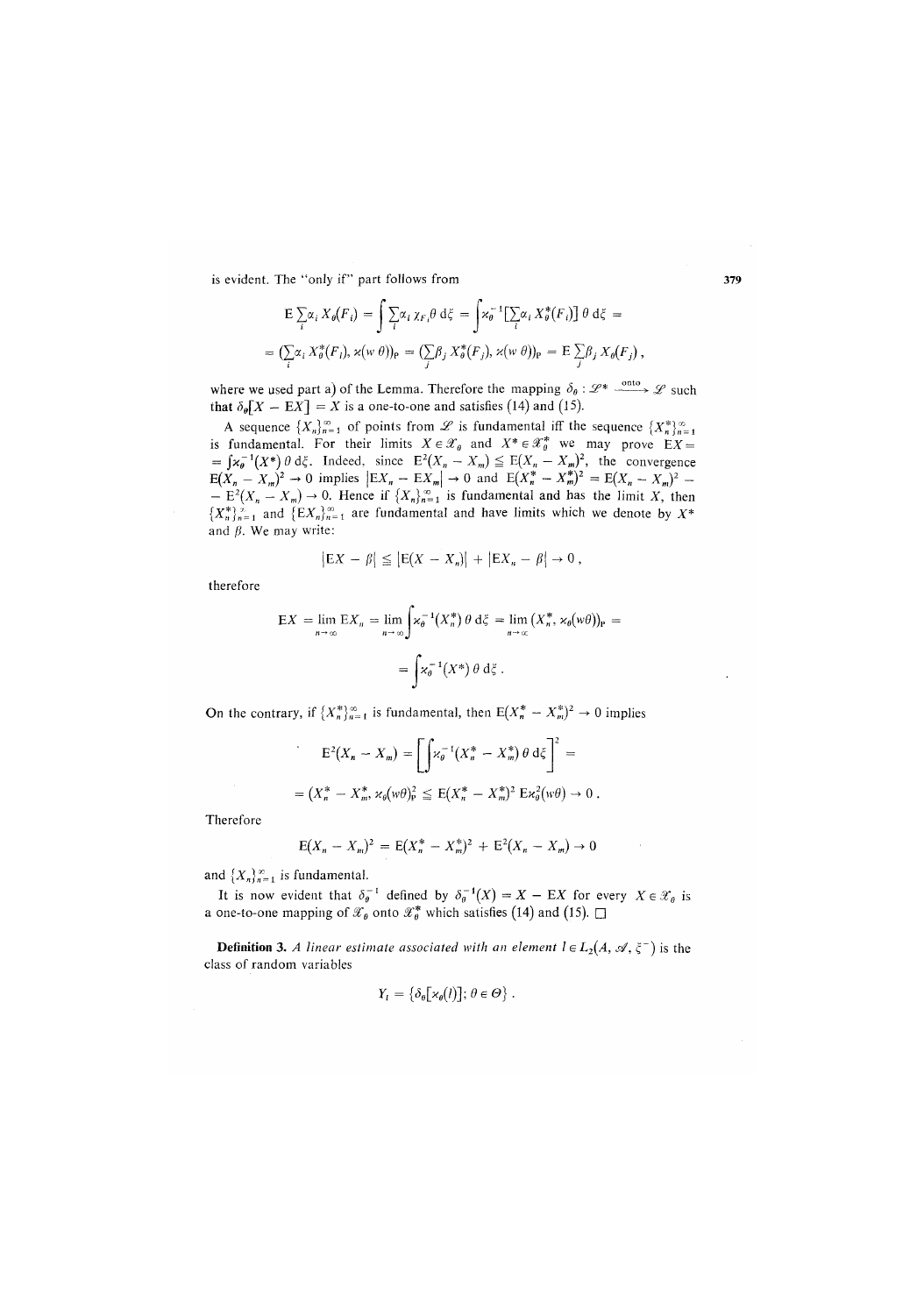380 If  $Y_1, Y_2$  are two linear estimates associated with  $l_1, l_2$ , then the covariance

(16) 
$$
\operatorname{cov} \left[ \delta_{\theta}(\varkappa_{\theta}(l_1), \delta_{\theta}(\varkappa_{\theta}(l_2)) \right] = \int l_1 l_2 w^{-1} d\xi
$$

is the covariance of *Y*. and *Y*2.

This definition can be interpreted simply if  $\xi$  is a design concentrated in a finite number of equivalence classes in *A*:

$$
\xi({a_i}) > 0
$$
;  $i = 1, ..., n$ ,  $\sum_{n=1}^{n} \xi({a_i}) = 1$ .

In such a case

$$
\delta_{\theta} \times_{\theta}(l) = \sum_{i=1}^n l(a_i) X_{\theta}(\{a_i\}) \xi(\{a_i\}) ; \quad l \in L_2(A, \mathcal{A}, \xi).
$$

A linear estimate  $Y_l$  is a *linear unbiassed estimate* (LUE) for a function g on  $\Theta$  if

$$
E \, \delta_{\theta}(\varkappa_{\theta}(l)) = g(\theta)
$$

for every  $\theta \in \Theta$ . It is the *best linear unbiassed estimate* (*BLUE*) for g if its variance

$$
\int l^2w^{-1}\;{\rm d}\xi
$$

is the least possible one among all variances of L*UE*'s for *g.* 

*The information kernel* of the design  $\xi$  is a real function  $M_{\xi}$  defined on  $\Theta \times \Theta$  as

$$
M_{\xi}[\theta,\theta'] = \int \theta \theta' w \, d\xi \; ; \quad \theta,\theta' \in \Theta \; .
$$

Denote by  $L_2^{\xi^+}(\Theta)$  the subspace of  $L_2(A, \mathcal{A}, \xi^+)$  spanned by  $\Theta$  and by  $L_2^{\xi^-}(w\Theta)$ the subspace of  $L_2(A, \mathcal{A}, \xi^-)$  spanned by the set  $\{w\theta : \theta \in \Theta\}$ . We may write

$$
M_{\xi}(\theta, \theta') = (\theta, \theta')_{\xi^+} = (w\theta, w\theta')_{\xi^-}; \quad \theta, \theta' \in \Theta.
$$

Thus, according to Lemma 1 and Lemma 2,  $H(M_{\xi})$ ,  $L_2^{\xi+}(\Theta)$  and  $L_2^{\xi-}(w\Theta)$  are isomorphic H-spaces. The correspondences due to the isomorphisms are:  $l \in L_2^{\circ}(\omega) \leftrightarrow$ <br>  $\leftrightarrow w^{-1}l \in L_2^{\circ}(\omega) \leftrightarrow (\cdot, w^{-1}l)_{\xi^+} = (\cdot, w)_{\xi^-} \in H(M_{\xi})$ .

Theorem 4. *The following five statements are equivalent* 

- 1. There is a LUE for g.
- 2. There is a BLUE for g.

3.  $g \in H(M_{\xi}).$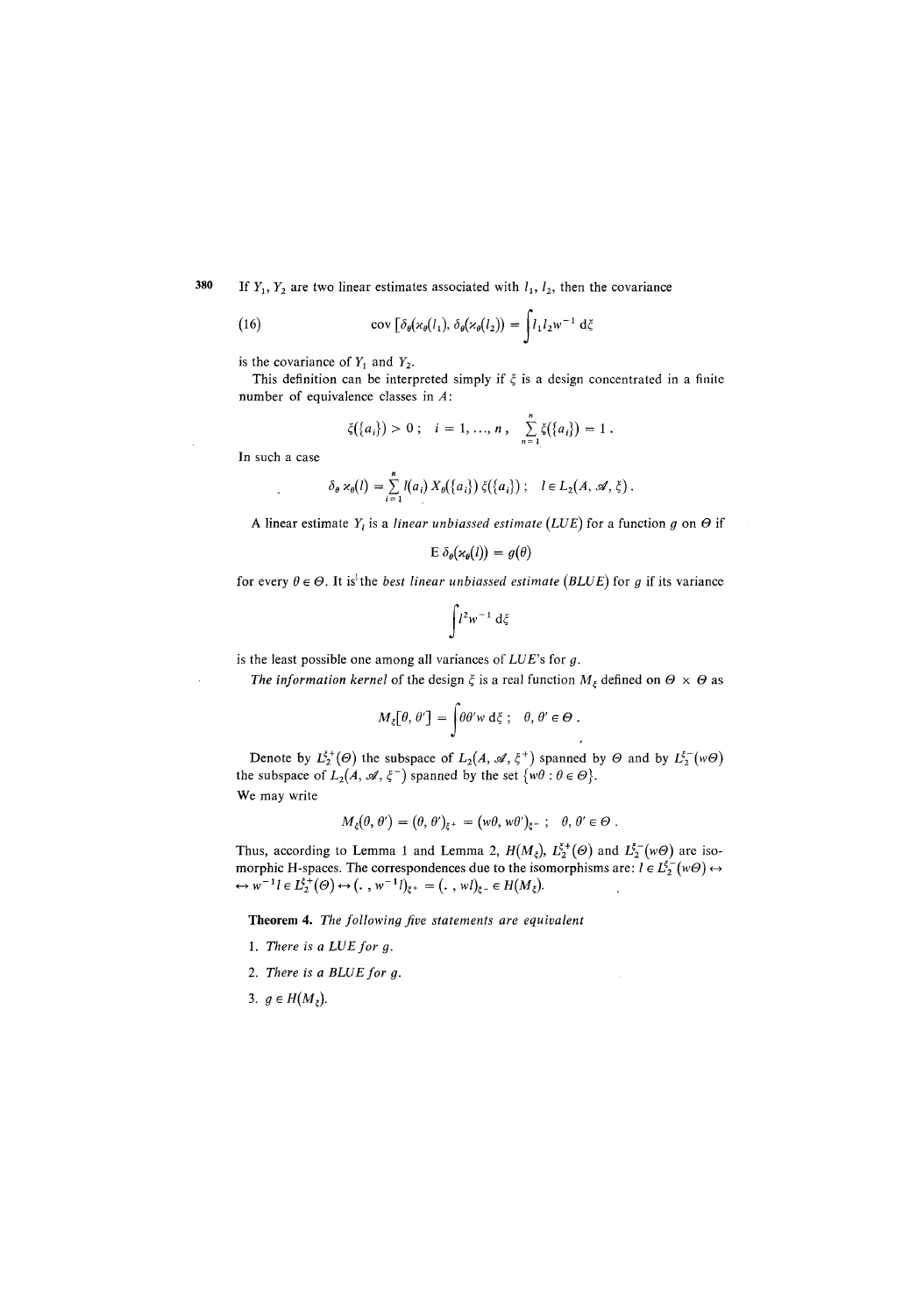4. There is an  $l \in L_2(A, \mathcal{A}, \xi^-)$  such that 381

$$
g(\theta) = \int d\theta \, d\xi \; ; \quad \theta \in \Theta \; .
$$

5. There is an  $l_g \in L_2^{\xi^-}(w\Theta)$  such that

$$
g(\theta) = \int l_g \theta \, d\xi \; ; \quad \theta \in \Theta \; .
$$

*The element lg in* 5 *is unique. The BLUE is unique and is equal to the linear estimate associated to lg. Its variance is equal to* 

$$
\int\!\! l_g^2\;{\rm d}\xi^-\;.
$$

Proof. If *Y*, is a *LUE* for *g* then, according to Lemma 3 of this section

$$
g(\theta) = \mathrm{E} \, \delta_{\theta}(\kappa_{\theta}(l)) = \int l \theta \, \mathrm{d}\xi \, ,
$$

hence 1 implies 4. The variance of  $Y_l$  is equal to  $\int l^2 d\xi$ . The projection  $l_g$  of *l* onto  $L_2^{\xi^-}(w\Theta)$  has the property

$$
\int l_g \theta \, d\xi = \int (l_g - l) \, w \theta \, d\xi^- + \int l \theta \, d\xi = g(\theta).
$$

Thus 4 implies 5. Since  $H(M_z)$  is isomorphic to  $L_2^{\xi^-}(w\Theta)$ , we have:  $g \in H(M_z)$  iff there is an  $l_g \in L_2^{\infty}(w\Theta)$  such that  $g(\theta) = (\theta, w l_g)_{\xi^{-}} = \int l_g \theta \, d\xi$  for every  $\theta \in \Theta$ .<br>Hence 3 is equivalent to 5. If  $l_g$ ,  $l'_g$  both satisfy 5, then  $(l_g - l'_g, w\theta)_{\xi^{-}} = 0$  for everly  $\theta \in \Theta$  and simultaneously  $l_g - l'_g \in L_2^{\xi^-}(w\Theta)$ , therefore  $l_g = l'_g$ . Thus  $l_g$  in 5 is unique and  $Y_{l_q}$  is the *BLUE* for g. Hence 5 implies 2. Obviously 2 implies 1.  $\Box$ 

*Note.* If we denote  $\bar{\theta} = w^{1/2}\theta$ ;  $\theta \in \Theta$ , and  $\bar{\Theta} = {\bar{\theta} : \theta \in \Theta}$ , we may write

$$
M_{\xi}(\theta, \theta') = \int \theta \overline{\theta'} \, \mathrm{d}\xi
$$

and the conditions 4 and 5 in the Theorem can be written as

$$
g(\theta) = \int l w^{-1/2} \tilde{\theta} d\xi \; ; \quad \bar{\theta} \in \overline{\Theta}, \, l w^{-1/2} \in L_2(A, \, \mathcal{A}, \, \xi) \, ,
$$

$$
g(\theta) = \int l_g w^{-1/2} \tilde{\theta} d\xi \; ; \quad \bar{\theta} \in \overline{\Theta}, \, l_g w^{-1/2} \in L_2^{\xi}(\overline{\Theta})
$$

and the variance of the *BLUE* for *a* is

$$
\int [I_g w^{-1/2}]^2 d\xi.
$$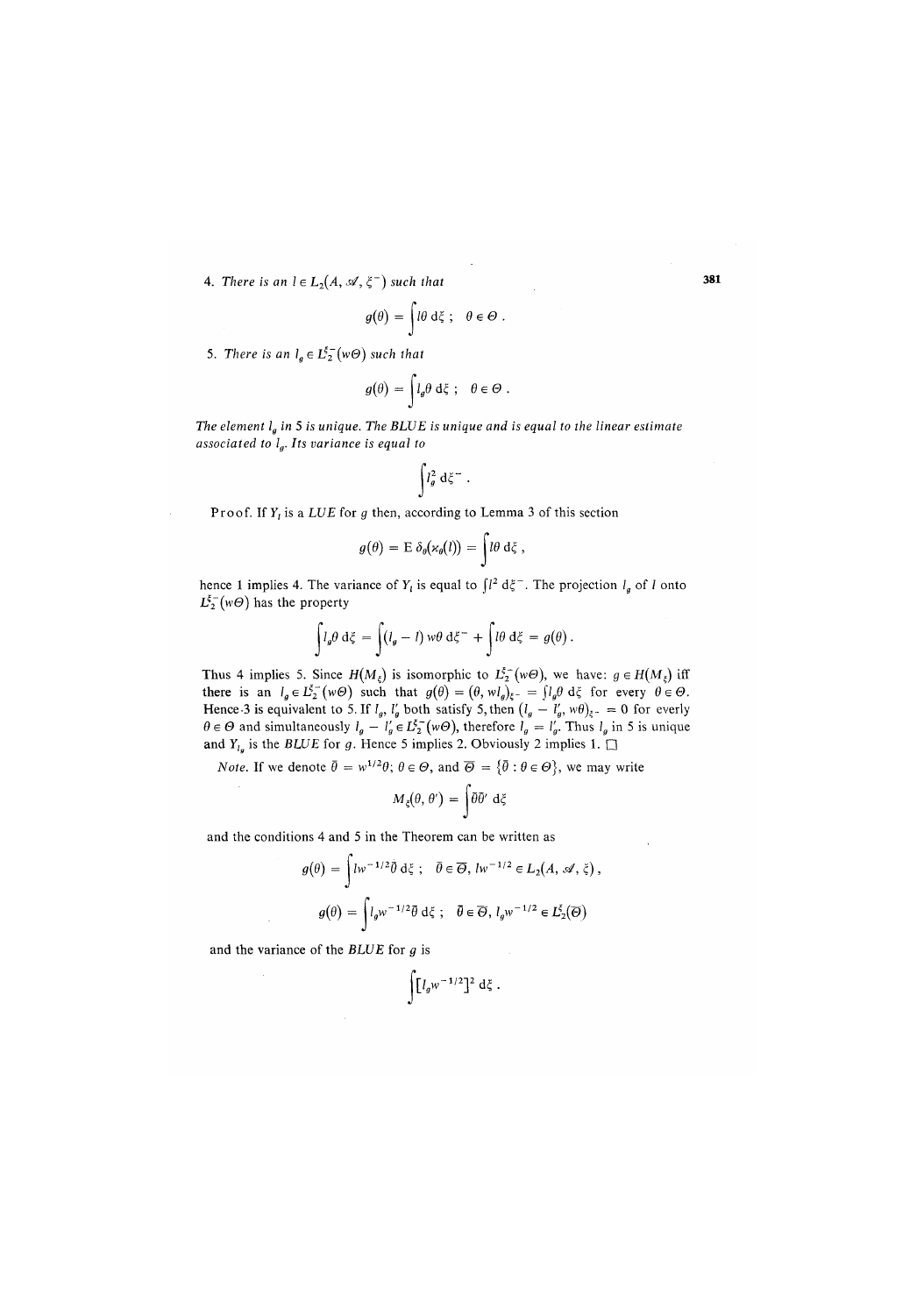Therefore as long as we shall study only linear estimates for functions on *0* we may suppose without restriction of generality that  $w(a) \equiv 1$ . We shall make this assumption in the next section.

### 4. ORDERING OF DESIGNS

We shall suppose that the aim of the experimenter is to estimate as precisely as possible the values of some real functions on  $\Theta$ . We shall denote by G the set of these functions and we shall call the elements of G *"useful variables".* 

Evidently any two designs  $\xi$ ,  $\xi_0$  (such that  $G \subset H(M_\xi)$  and  $G \subset H(M_{\xi_0})$  must be compared according to the variances and the covariances of the *BLUE's* for the useful variables.

From the Theorem 4 it follows that we can define an isometric operator  $V_{\xi}$  of  $H(M_{\xi})$ onto  $L_2^{\xi}(\Theta)$  such that

$$
h(\theta) = (\mathbf{V}_{\xi} \, h, \, \theta)_{\xi} \, ; \quad \theta \in \Theta, \, h \in H(M_{\xi})
$$

and the covariance of the *BLUE*'s for  $h, h' \in H(M_\xi)$  under the design  $\xi$  is equal to

$$
(\mathbf{V}_{\xi}h,\mathbf{V}_{\xi}h')_{\xi}=(h,h')_{M_{\xi}}.
$$

We shall denote by  $D_{\xi}$  the covariance function of the BLUE's for the useful *variables:* 

$$
D_{\xi}(g, g') = (g, g')_{M_{\xi}}; \quad g, g' \in G.
$$

We say that a design £ is *uniformly better* (strictly uniformly better) than a design  $\xi_0$  if the function  $D_{\xi_0} - D_{\xi}$  is a nonnegative definite (positive definite) function on  $G \times G$ . Then the variance of the *BLUE* for any finite linear combination of useful variables under the design *%* is not larger that the variance of the *BLUE* under the design  $\xi_0$ . Any other ordering of designs must be an extention of the partial ordering defined by the relation "uniformly better".

In the case when the set G is finite and the matrix  $\{D_g(g, g')\}_{g,g'\in G}$  is nonsingular it is mostly usual to compare the designs according to the value of the generalized variance of the *BLUE's* for G which is equal to the determinant

$$
(17) \qquad \qquad \det \left[ \{ D_{\xi}(g, g') \}_{g, g' \in G} \right].
$$

This value can be well interpreted in many senses: it is proportional to the volume of the ellipsoid of dispersion [6]; if the data obtained from the experiment are normally distributed, the obtained ordering of designs coincides with the ordering according to the Shannon measure of information about G contained in the experimental data [10]; it gives the same optimal design as the minimax ordering of designs for the interpolation [4]. Therefore we shall restrict ourselves to the ordering of designs according to the generalized variance of the *BLUE's* for G and to its generalization in the case of G being infinite.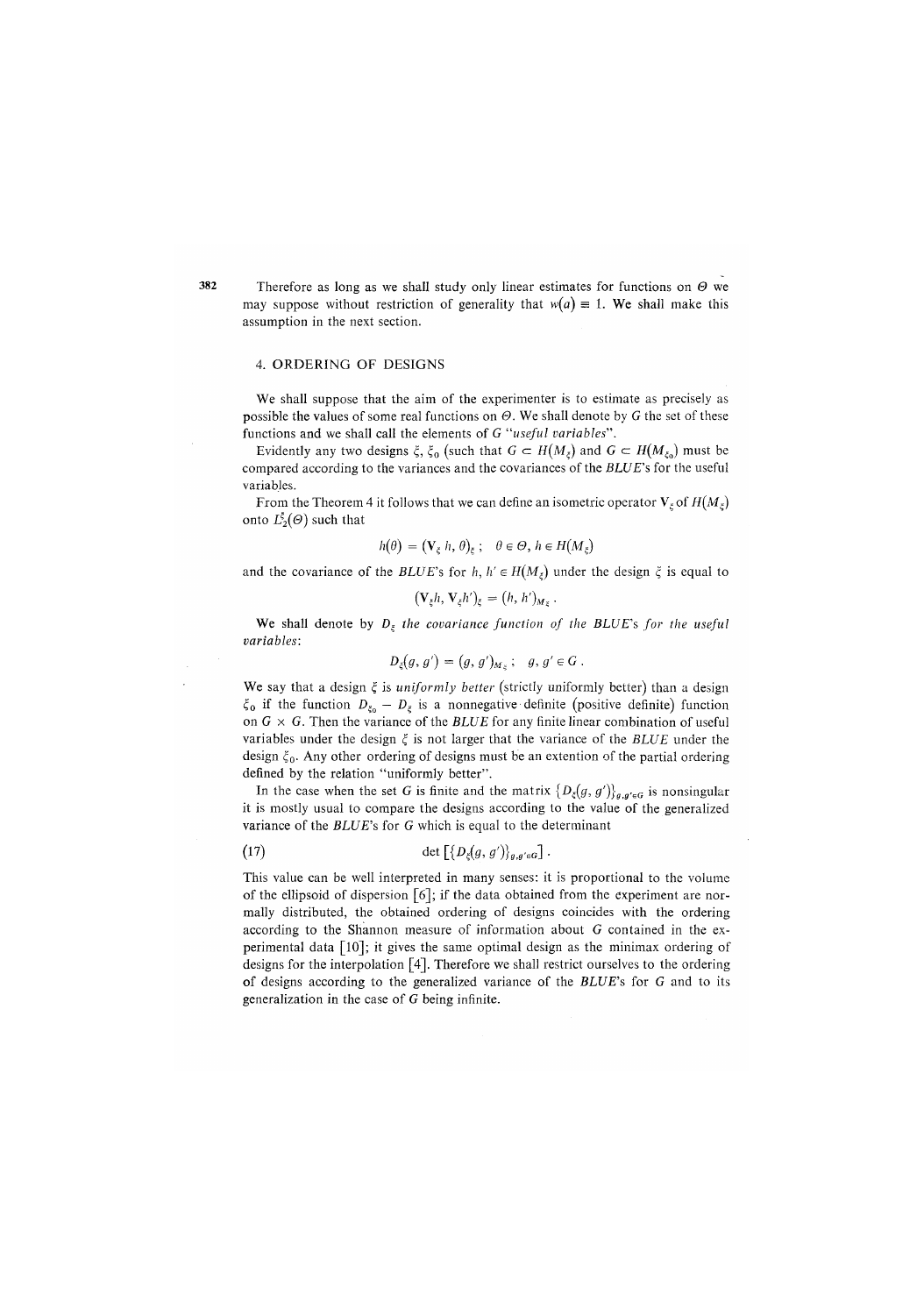If the set  $G \in H(M_\xi)$  remains finite but the matrix  $\{D_\xi(g, g')\}_{g, g'\in G}$  is singular, a natural generalization of (17) is the product of all nonzero proper values of  $D<sub>z</sub>$ *(*respecting their multiplicities). However an extension of this definition of the generalized variance to the case of an infinite *G* needs to specify the H-space in which the spectral values of  $D_{\xi}$  are to be computed and to replace the product of the proper values by a suitably chosen integral.

We shall denote by  $\mathscr{L}[G]$  the set of all finite linear combinations of elements from *G* and by  $H_G(M_\varepsilon)$  the subspace of  $H(M_\varepsilon)$  spanned by *G*.

**Definition 4.** A design  $\xi$  is G-dominated by a design  $\xi_0$  if

a) 
$$
G \subset H(M_{\xi_0}) \subset H(M_{\xi})
$$

b) there is a number  $c$  such that

$$
||h||_{M_{\xi}}^2 \le c||h||_{M_{\xi_0}}^2 \quad \text{for every} \quad h \in \mathscr{L}[G].
$$

**Lemma 5.** If  $\xi$  is G-dominated by  $\xi_0$ , then

a)  $H_G(M_{\xi_0})$  is a dense subset of the H-space  $H_G(M_{\xi})$  and  $\|h\|_{M_{\xi}}^2 \le c \|h\|_{M_{\xi_0}}^2$  for *every*  $h \in H_G(M_{\xi_0})$ ,

b)  $H(D_{\xi}) \subset H(D_{\xi_0})$  and  $\|v\|_{D_{\xi_0}}^2 \leq c\|v\|_{D_{\xi}}^2$  for every  $v \in H(D_{\xi})$ .

Proof, a) If  $h_0 \in H_G(M_{\xi_0})$ , then there is a sequence  $\{h_n\}_{n=1}^{\infty}$  of elements of  $\mathscr{L}[G]$ such that  $\| h_n - h_0 \|_{M_{\varepsilon}} \to 0$ . The sequence  $\{ h_n \}_{n=1}^{\infty}$  is fundamental with respect to the norm  $\|\cdot\|_{M_{\xi_0}}$  and also to the norm  $\|\cdot\|_{M_{\xi}}$ . Denote by *h* the limit of this sequence in the norm  $\|$   $\|_{M_{\varepsilon}}$ . We may write:

$$
|h_n(\theta) - h_0(\theta)| = |(h_n - h_0, M_{\xi_0}(\cdot, \theta))_{M_{\xi_0}}| \leq ||h_n - h_0||_{M_{\xi_0}} M_{\xi_0}^{1/2}(\theta, \theta)
$$

and

$$
|h_n(\theta) - h(\theta)| = |(h_n - h, M_\xi(\cdot, \theta)_{M_\xi})| \leq ||h_n - h||_{M_\xi} M_\xi^{1/2}(\theta, \theta)
$$

for every  $\theta \in \Theta$ . Therefore  $h(\theta) = h_0(\theta)$  and  $H_G(M_{\xi_0}) \subset H_G(M_{\xi})$ . Further

$$
||h||_{M_{\xi}}^2 = \lim_{n \to \infty} ||h_n||_{M_{\xi}}^2 \leq c \lim_{n \to \infty} ||h_n||_{M_{\xi_0}}^2 = ||h||_{M_{\xi_0}}^2.
$$

The subspace  $H_G(M_{\xi_0})$  is dense in  $H_G(M_{\xi})$ , since it contains the dense set  $\mathcal{L}[G]$ .

b) According to the Lemma 1 there is an isometric operator  $S_{\xi}$  of  $H(D_{\xi})$  onto  $H_G(M_\xi)$  such that

(18) 
$$
v(g) = (g, S_{\xi}v)_{M_{\xi}}; \quad g \in G.
$$

From a) we obtain

$$
|v(g)| \leq ||g||_{M_{\xi}} ||S_{\xi}v||_{M_{\xi}} \leq c||S_{\xi}v||_{M_{\xi}^{c}} ||g||_{M_{\xi}^{c}},
$$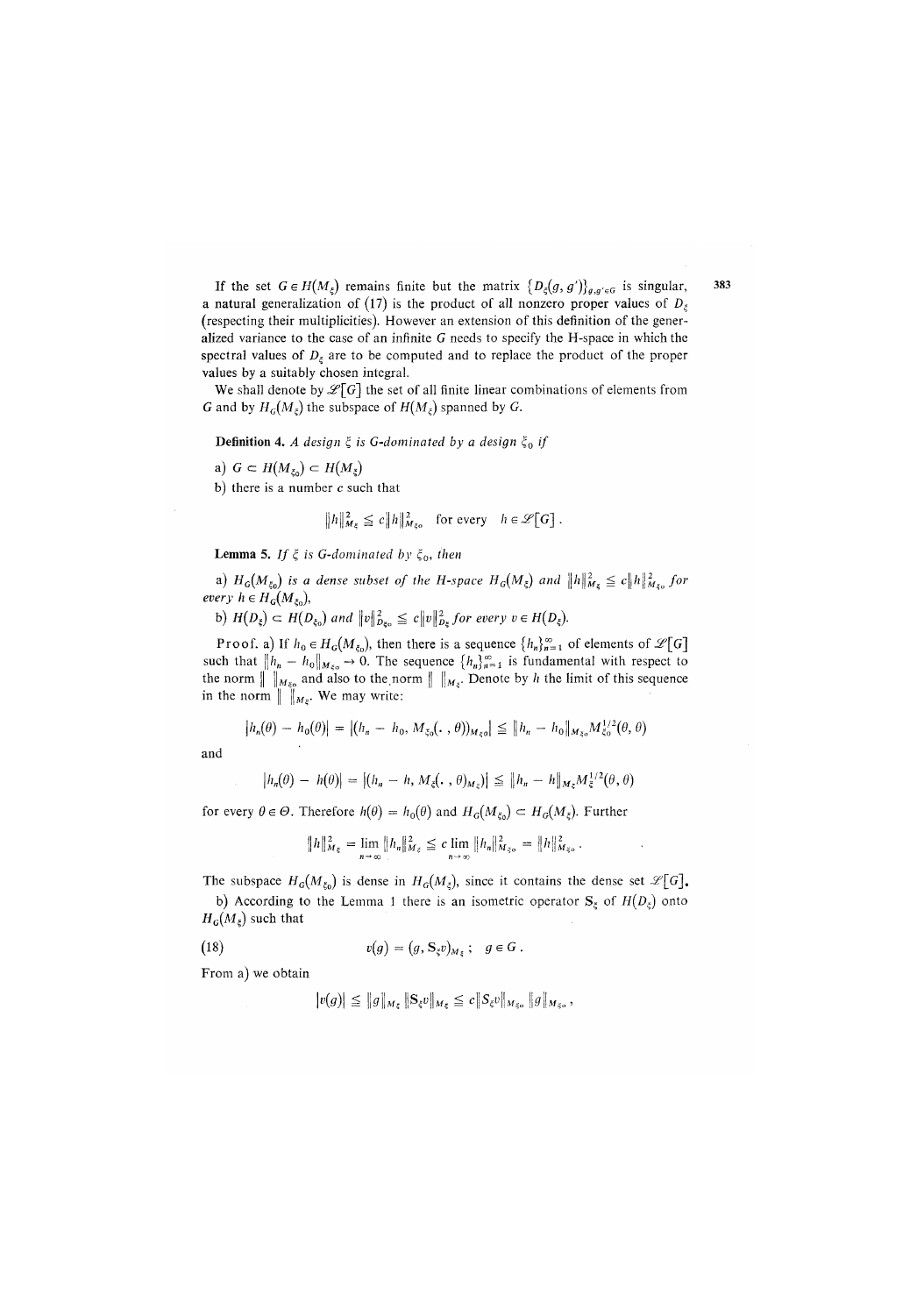hence *v* can be extended to a bounded linear functional on  $H_G^{\alpha}(M_{\xi_0})$ . From the Riesz 384 representation theorem [3] we obtain

$$
v(g) = (g, h)_{M_{\xi_0}}; \quad g \in G
$$

for some  $h \in H_G(M_{\xi_0})$ . Hence  $v \in H(D_{\xi_0})$  and

(19) 
$$
v(g) = (g, S_{\xi_0} v)_{M_{\xi_0}}; \quad g \in G.
$$

Comparing (18) and (19) we obtain

$$
(h, \mathbf{S}_{\xi}v)_{M_{\xi}} = (h, \mathbf{S}_{\xi_0}v)_{M_{\xi_0}}; \quad h \in H_G(M_{\xi_0}), v \in H(D_{\xi}).
$$

Therefore

$$
\begin{aligned} \|S_{\xi_0}v\|_{M_{\xi_0}}^2 &= (S_{\xi_0}v, S_{\xi_0}v)_{M_{\xi_0}} = \\ &= S_{\xi_0}v, S_{\xi}v)_{M_{\xi}} \le c^{1/2} \|S_{\xi_0}v\|_{M_{\xi_0}} \|S_{\xi}v\|_{M_{\xi}}, \end{aligned}
$$

which implies

$$
||v||_{D_{\xi_0}}^2 = ||S_{\xi_0}v||_{M_{\xi_0}}^2 \leq c||S_{\xi}v||_{M_{\xi}}^2 = c||v||_{D_{\xi}}^2. \quad \Box
$$

A direct corollary of the Lemma 5 is that if  $\xi$  is *G*-dominated by  $\xi_0$ , then the covariance function  $D_{\xi}$  induces an operator  $\overline{D}_{\xi}$  in  $H(D_{\xi_0})$  defined in the following way

(20) 
$$
\left[\mathbf{D}_{\xi}v\right](g) = (D_{\xi}(\cdot, g), v)_{D_{\xi_0}}; \quad g \in G, v \in H(D_{\xi_0}).
$$

We may compute the spectral values of  $\overline{D}_{\xi}$  and use them to compare different designs dominated by the same design  $\xi_0$ . It is easy to prove that the spectrum of  $\overline{D}_{\xi}$  is contained in the interval  $\langle 0, c \rangle$ .

**Lemma 6.** *A design*  $\xi_0$  *is absolutely continuous with respect to a design*  $\xi$  ( $\xi_0 \ll \xi$ ) and the Radon derivative  $d\xi_0/d\xi$  is bounded on A if and only if there is a design  $\xi'$  and a number  $\alpha \in (0, 1)$  such that

$$
\xi = \alpha \xi_0 + (1 - \alpha) \xi'.
$$

Proof. 1. Suppose that  $d\xi_0/d\xi \leq c < \infty$ . We may assume that  $c > 1$ . We define

$$
\xi'(F) = (1 - 1/c)^{-1} \int_F [1 - (1/c) (d\xi_0/d\xi)] d\xi ; \quad F \in \mathscr{A}.
$$

Evidently  $\xi'$  is a design,  $\xi' \ll \xi$  and

$$
\xi = 1/c\xi_0 + (1 - 1/c)\xi'.
$$

2.  $\xi = \xi_0 + (1 - \alpha) \xi'$  and  $\alpha \in (0, 1)$  imply

$$
\xi_0 \ll \xi \ , \quad \xi' \ll \xi
$$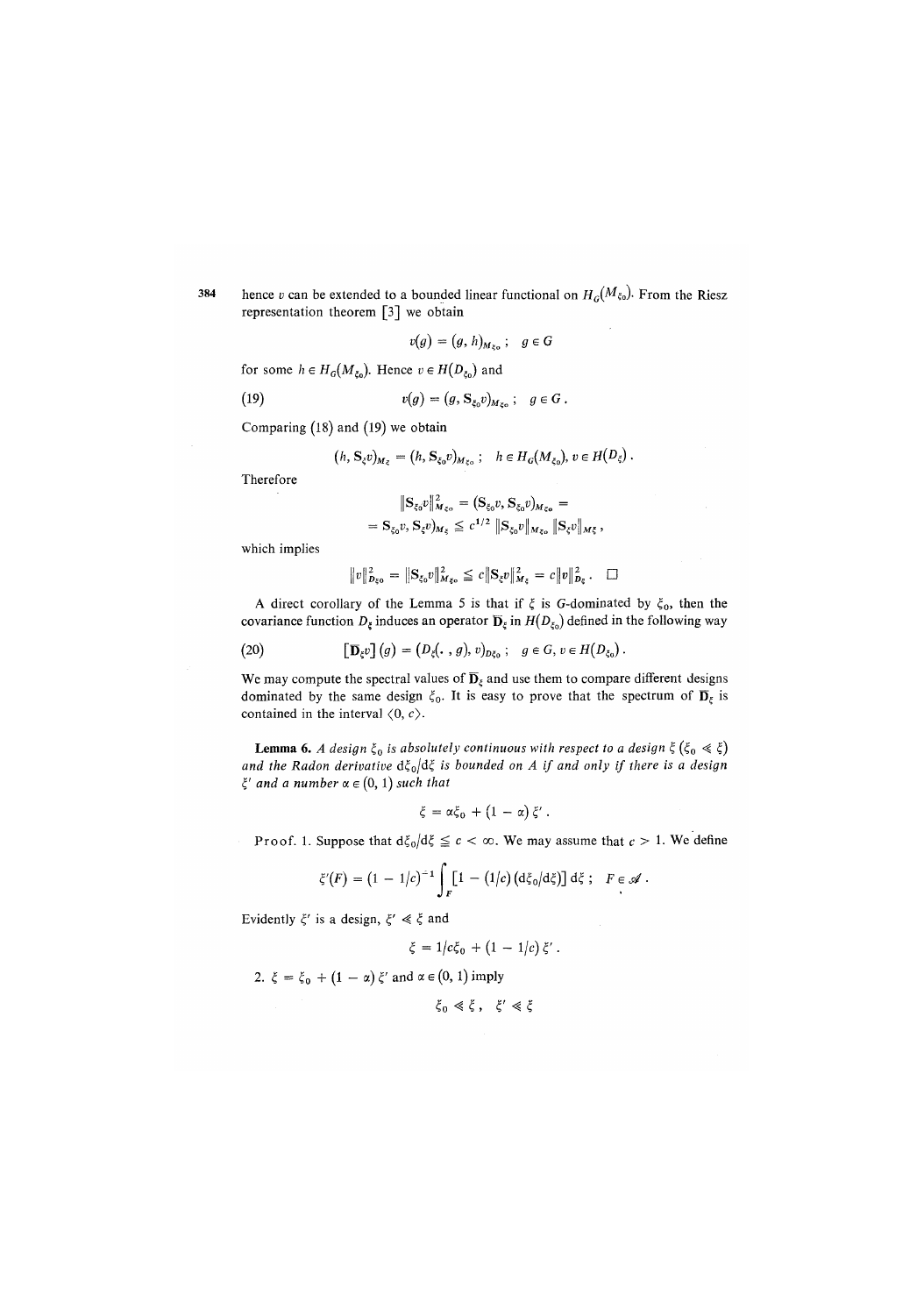385

$$
1 = \alpha (d\xi_0/d\xi) + (1 - \alpha) (d\xi'/d\xi) \geq \alpha (d\xi_0/d\xi), \text{ a.e.}
$$

Therefore  $d\xi_0/d\xi$  is bounded on A.  $\square$ 

We shall denote by  $L_6^{s_0}$  the subspace of  $L_2(A, \mathscr{A}, \xi_0)$  defined by  $L_6^{s_0} = \mathrm{V}_{\xi_0} H_G(M_{\xi_0})$ .

**Theorem 7.** If  $G \subset H(M_{\xi_0})$ ,  $\xi_0 \ll \xi$  and  $\xi_0/d\xi \leq c < \infty$ , then

a)

$$
L_2(A, \mathscr{A}, \xi) \subset L_2(A, \mathscr{A}, \xi_0),
$$
  

$$
||l||_{\xi_0}^2 \le c||l||_{\xi}^2; \quad l \in L_2(A, \mathscr{A}, \xi)
$$

and  $L_2^{\xi}(\Theta)$  is a dense subset of  $L_2^{\xi_0}(\Theta)$ ;

b)  $\xi$  is G-dominated by  $\xi_0$ ;

c) the operator  $\overline{\mathbf{D}}_{\xi}$  in  $H(D_{\xi_0})$  is equivalent to the operator  $\mathbf{P}_G^0\mathbf{TP}_{\theta}\mathbf{T}^*\mathbf{P}_G^0$  in  $L_G^{\xi_0}$ *where* **T** maps every  $l \in L_2(A, \mathcal{A}, \xi)$  onto  $l \in L_2(A, \mathcal{A}, \xi_0)$ ,  $\mathbf{T}^*$  is the adjoint of **T**,  $\mathbf{P}_{\theta}$ *is the projection of*  $L_2(A, \mathcal{A}, \xi)$  *onto*  $L_2^{\sharp}(\Theta)$  *and*  $\mathbf{P}_G^0$  *is the projection of*  $L_2(A, \mathcal{A}, \xi_0)$ *onto*  $L_G^{\xi_0}$ .

Proof. a) If  $l \in L_2(A, \mathcal{A}, \xi)$ , then

$$
\int l^2 \, d\xi_0 \, = \int l^2 \, \frac{d\xi_0}{d\xi} \, d\xi \, \leq \, c \int l^2 \, d\xi \, < \, \infty \,\, ,
$$

hence  $l \in L_2(A, \mathcal{A}, \xi_0)$  and  $||l||_{\xi_0}^2 \leq c||l||_{\xi}^2$ . If  $l \in L_2^{\xi}(\Theta)$ , then there is a sequence  ${I_n}_{n=1}^{\infty}$  of vectors from  $\mathscr{L}[\Theta]$  (the set of all finite linear combinations of elements from the set  $\Theta$ ) which converges to *l* in the norm  $\|\cdot\|_{\xi}$ . Therefore

$$
\lim_{n \to \infty} \|l_n - l\|_{\xi_0}^2 \leq c \lim_{n \to \infty} \|l_n - l\|_{\xi}^2 = 0
$$

and  $l \in L_2^{\xi_0}(\Theta)$ .  $L_2^{\xi}(\Theta)$  is dense in  $L_2^{\xi_0}(\Theta)$  since it contains the dense set  $\mathscr{L}[\Theta]$ .

b) Denote by T the operator from  $L_2(A, \mathcal{A}, \xi)$  into  $L_2(A, \mathcal{A}, \xi_0)$  defined by

$$
Tl = l \; ; \quad l \in L_2(A, \mathscr{A}, \xi) \, .
$$

We assert that T\*, the adjoint of T, is a multiplicative operator from  $L_2(A, \mathscr{A}, \xi_0)$ into  $L_2(A, \mathcal{A}, \xi)$  with the multiplicative function  $d\xi_0/d\xi$ . Indeed

$$
\iint \frac{d\xi_0}{d\xi} l \bigg]^2 d\xi \leq c \int l^2 d\xi_0 < \infty ; \quad l \in L_2(A, \mathscr{A}, \xi_0)
$$

and

$$
(\mathbf{T}^*l,\,h)_{\xi}=(l,\,\mathbf{T}h)_{\xi_0}=\iint\!\!\frac{\mathrm{d}\xi_0}{\mathrm{d}\xi}\,l\,\bigg]\,h\,\mathrm{d}\xi\,\,;\quad l,\,h\in L_2\big(A,\,\mathscr{A},\,\xi_0\big)\,.
$$

and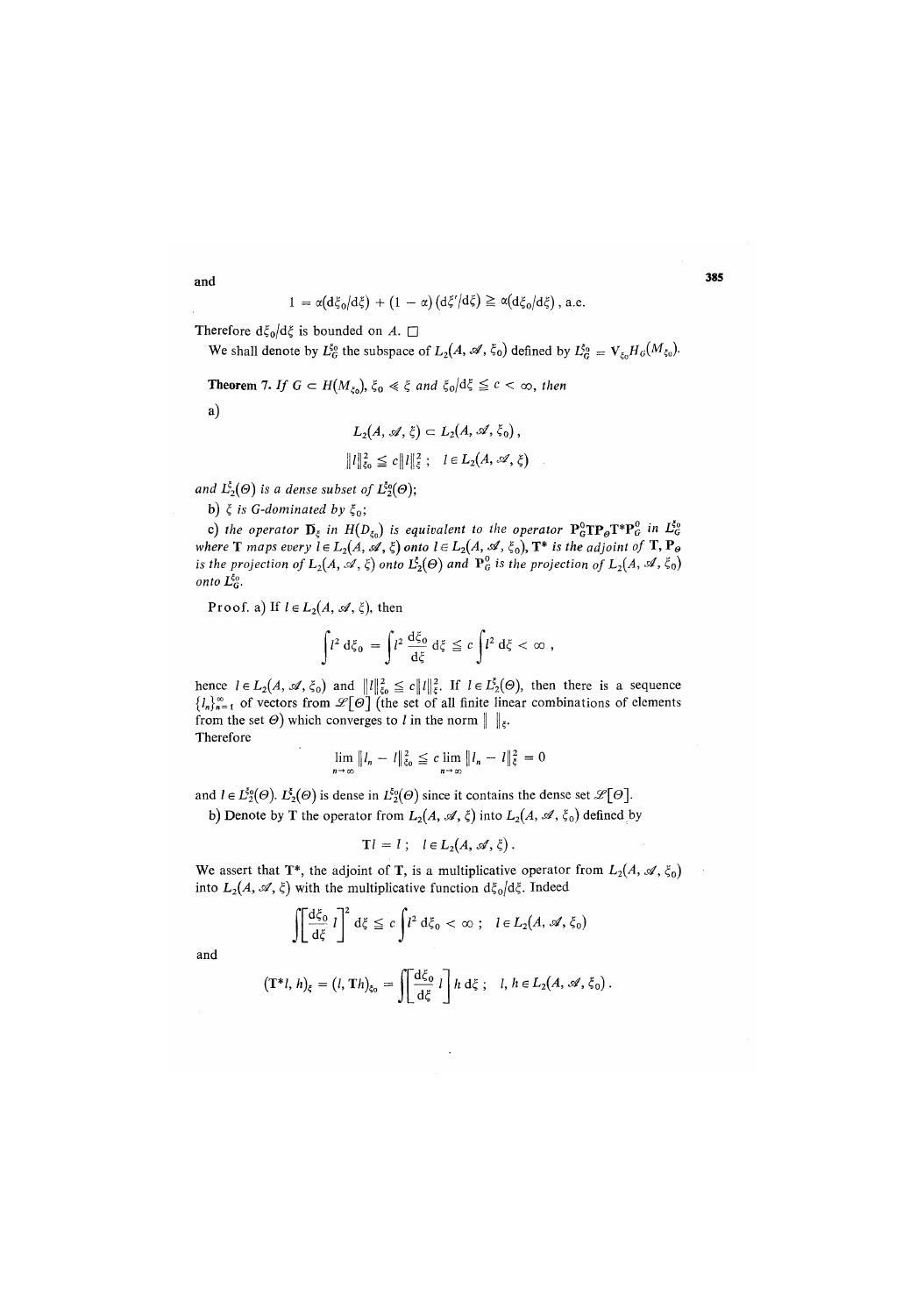For any  $h \in H(M_{\xi_0})$  we may write 386

(21) 
$$
h(\theta) = (\mathbf{V}_{\xi_0} h, \theta)_{\xi_0} = (\mathbf{V}_{\xi_0} h, \mathbf{T} \theta)_{\xi_0} = (\mathbf{P}_{\Theta} \mathbf{T}^* \mathbf{V}_{\xi_0} h, \theta)_{\xi}; \quad \theta \in \Theta.
$$

Hence  $h \in H(M_{\zeta})$ . We shall denote by U the operator from  $H(M_{\zeta_0})$  into  $H(M_{\zeta})$ defined by

$$
Uh = h \; ; \quad h \in H(M_{\xi_0}) \; .
$$

*(*21) implies that

(22) 
$$
\mathbf{V}_{\xi} \mathbf{U} h = \mathbf{P}_{\Theta} \mathbf{T}^* \mathbf{V}_{\xi_0} h \; ; \quad h \in H(M_{\xi_0}) \; .
$$

Finally for  $h \in H(M_{\xi_0})$  we have

$$
||h||_{M_{\xi}}^2 = ||\mathbf{V}_{\xi}\mathbf{U}h||_{\xi}^2 = ||\mathbf{P}_{\theta}\mathbf{T}^*\mathbf{V}_{\xi_0}h||_{\xi}^2 \leq c \int (\mathbf{V}_{\xi_0}h)^2 d\xi_0 = c||h||_{M_{\xi_0}}^2.
$$

Thus  $\xi$  is G-dominated by  $\xi_0$ *.* 

c) For every *h, h'*  $\in$   $H_G(M_{\xi_0})$  we may write using the equality (22)

(23)  
\n
$$
\begin{aligned}\n(\mathbf{U}h, \mathbf{U}h')_{M_{\xi}} &= (\mathbf{V}_{\xi}\mathbf{U}h, \mathbf{V}_{\xi}\mathbf{U}h')_{\xi} = \\
&= (\mathbf{P}_{\theta}\mathbf{T}^*\mathbf{P}_{\theta}^0\mathbf{V}_{\xi_0}h, \quad \mathbf{P}_{\theta}\mathbf{T}^*\mathbf{P}_{\theta}^0\mathbf{V}_{\xi_0}h')_{\xi} = \\
&= (h, \mathbf{V}_{\xi_0}^*\mathbf{P}_{\theta}^0\mathbf{T}^{\theta}\mathbf{P}_{\theta}\mathbf{T}^*\mathbf{P}_{\theta}^0\mathbf{V}_{\xi_0}h')_{M_{\xi_0}}.\n\end{aligned}
$$

Let  $v_1$ ,  $v_2$  be two arbitrary vectors from  $H(D_{\xi_0})$ . We may write

$$
v_1(g) = (g, \mathbf{S}_{\xi_0} v_1)_{M_{\xi_0}}, v_2(g) = (g, \mathbf{S}_{\xi_0} v_2)_{M_{\xi_0}}; \quad g \in G.
$$

From the definition (20) of the operator  $\overline{\mathbf{D}}_{\xi}$  we have

(24) 
$$
(\mathbf{D}_{\xi}v_{1})(g) = ((., g)_{M_{\xi}}, (., \mathbf{S}_{\xi_{0}}v_{1})_{M_{\xi_{0}}})_{D_{\xi_{0}}} =
$$

$$
= ((., \mathbf{U}^{*}g)_{M_{\xi_{0}}}, (., \mathbf{S}_{\xi_{0}}v_{1})_{M_{\xi_{0}}})_{D_{\xi_{0}}} =
$$

$$
= (\mathbf{U}^{*}g, \mathbf{S}_{\xi_{0}}v_{1})_{M_{\xi_{0}}} = (g, \mathbf{U}\mathbf{S}_{\xi_{0}}v_{1})_{M_{\xi}}.
$$

Thus using *(*23) we obtain

$$
\begin{aligned} (v_2 \overline{\mathbf{D}}_{\xi} v_1)_{D_{\xi_0}} &= ((\cdot \,, \mathbf{S}_{\xi_0} v_2)_{M_{\xi_0}}, (\cdot \,, \mathbf{U} \mathbf{S}_{\xi_0} v_1)_{M_{\xi}})_{D_{\xi_0}} &= \\ &= (\mathbf{S}_{\xi_0} v_2, \mathbf{U}^* \mathbf{U} \mathbf{S}_{\xi_0} v_1)_{M_{\xi_0}} &= (\mathbf{U} \mathbf{S}_{\xi_0} v_2, \mathbf{U} \mathbf{S}_{\xi_0} v_1)_{M_{\xi}} &= \\ &= (v_2, \mathbf{S}_{\xi_0}^* \mathbf{V}_{\xi_0}^* \mathbf{P}_{\mathbb{G}}^{\mathsf{T}} \mathbf{T}_{\mathsf{P}} \mathbf{T}^* \mathbf{P}_{\mathbb{G}}^{\mathsf{T}} \mathbf{V}_{\xi_0} \mathbf{S}_{\xi_0} v_1)_{D_{\xi_0}} \,. \end{aligned}
$$

 $\overline{\mathbf{D}}_{\xi}$  is equivalent with  $\mathbf{P}_{G}^{\circ}\mathbf{TP}_{\theta}\mathbf{T}^*\mathbf{P}_{G}^{\circ}$ , since  $\mathbf{S}_{\xi_0}$  and  $\mathbf{V}_{\xi_0}$  are isometric operators.  $\square$ 

**Corollary.** Let us consider the special case when  $\Theta$  spans  $L_2(A, \mathcal{A}, \xi_0)$  and  $L_0^{50}$ *is the set of all functions from*  $L_2(A, \mathcal{A}, \xi_0)$  measurable with respect to a  $\sigma$ -algebra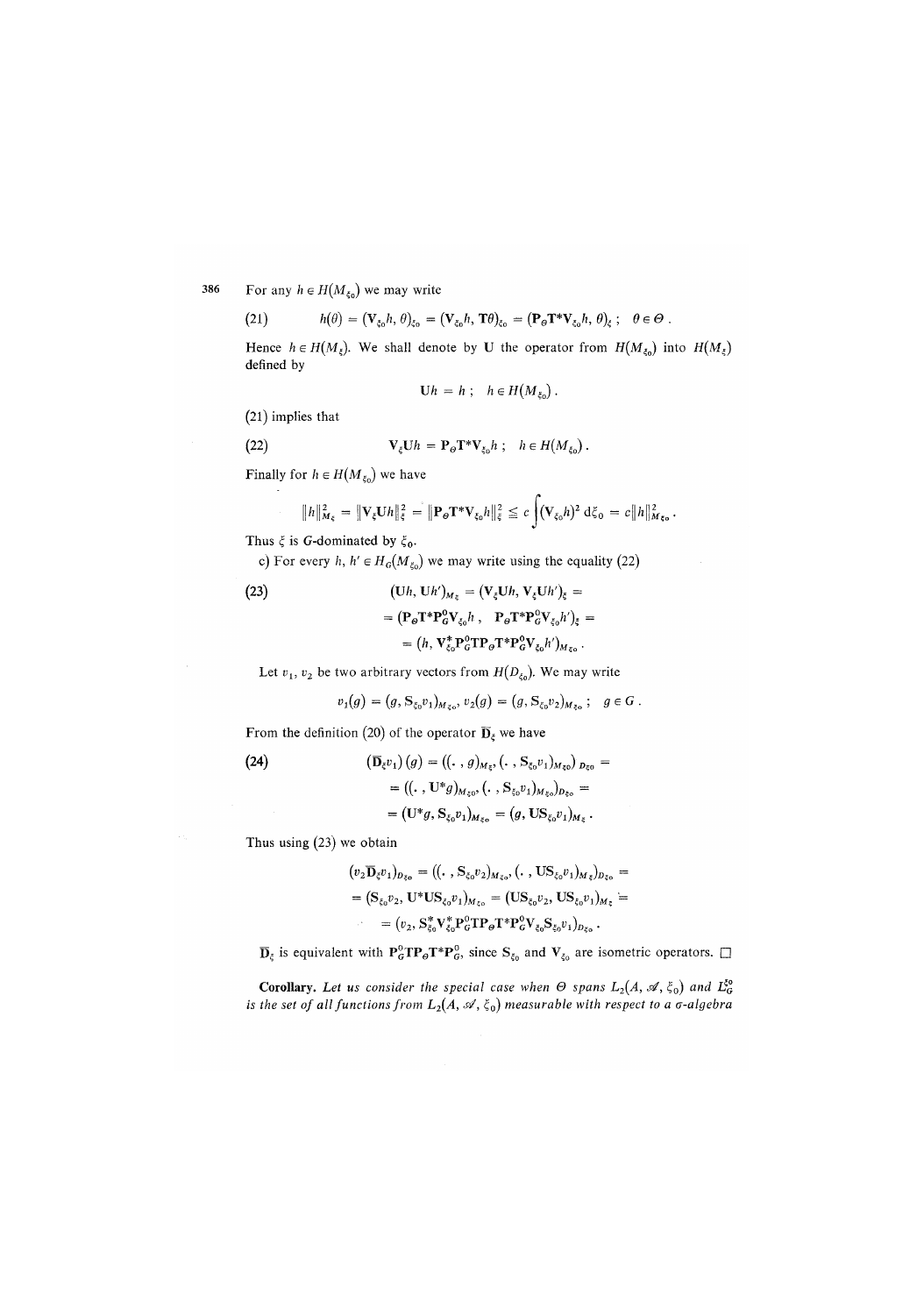$\mathscr{B} \subset \mathscr{A}$ . For any  $l \in L_G^{\xi_0}$  we may then write 387

$$
\mathbf{P}_G^0 \mathbf{T} \mathbf{P}_\theta \mathbf{T}^* \mathbf{P}_G^0 l = \mathbf{P}_G^0 \left[ \frac{d\xi_0}{d\xi} l \right] = \mathbf{E}_{\xi_0} \left[ \frac{d\xi_0}{d\xi} l \right] \mathscr{B} \right] = \mathbf{E}_{\xi_0} \left[ \frac{d\xi_0}{d\xi} \right] \mathscr{B} \right] l \,,
$$

*where*  $E_{\xi_0}$  [,  $| \mathcal{B}$ ] is the conditional mean with respect to  $\xi_0$  under the  $\sigma$ -algebra  $\mathcal{B}$ . *In this special case*  $\overline{\mathbf{D}}_z$  *is equivalent to the operator of multiplication by the function* 

$$
E_{\xi_0}\left[\frac{d\xi_0}{d\xi}\bigm| \mathcal{B}\right] \in L_G^{\xi_0}
$$

Returning to the general case we can now propose a generalization of (17) at least for the case of  $d\xi_0/d\xi$  being bounded also from below, i.e. when  $0 < d \leq (d\xi_0)/d\xi \leq$  $\leq c < \infty$  for some *c*, *d*. Then for any  $l \in L_G^{50}$  we may prove that  $\left\| \mathbf{P}_G^0 \mathbf{T} \mathbf{P}_\theta \mathbf{P}_G^* l \right\|_{\xi_0}^2 \geq$  $\ge d \|l\|_{\text{to}}^2$ , and the spectrum of the operator  $P_G^{\circ} \text{TP}_\theta \text{T}^*P_G^{\circ}$  is a subset of  $\langle d, c \rangle$ . By the spectral theorem for Hermitian operators [3] we can define an operator

$$
\int_A \ln \lambda \, dP(\lambda) \, ,
$$

where  $P(.)$  is the spectral measure of the operator  $P_G^0TP_\theta T^*P_G^0$ . Then there corresponds to the value of the logarithm of the determinant (17) the value of the integral

(25) 
$$
\int_{A} \ln \lambda \, d(f, P(\lambda) f)_{\xi_{0}},
$$

where f is a properly chosen element of  $L_G^{\xi_0}$ .

In the special case, under the asumption of the Corollary to the Theorem, for  $f(a) = 1$ ;  $a \in A$ , we obtain from (25) the following expression

(26) 
$$
\int_{A} \ln E_{\xi_{0}} \left[ \frac{d\xi_{0}}{d\xi} \mid \mathscr{B} \right] d\xi_{0}.
$$

In the case when G spans  $H(M_{\xi_0})$ , (26) is the *I-divergence* (or the generalized entropy) of  $\xi_0$  and  $\xi$ , [5].

In the general case we may use  $(25)$  to compare designs from the set

$$
\varXi = \left\{ \xi : \xi_0 \leq \xi, 0 < \inf_{a \in A} \frac{d\xi_0}{d\xi}(a) \leq \sup_{a \in A} \frac{d\xi_0}{d\xi}(a) < \infty \right\},
$$

where the fixed design  $\xi_0$  and the function  $f \in L_G^{\xi_0}$  may correspond to the apriori knowledge of the experimenter about the useful variables. For a finite set G it has been shown [2; 8; 9; 11], that, if we follow a recurrent formula

$$
\xi_n = \alpha_n \xi_{n-1} + (1 - \alpha_n) \xi^{(n)}; \quad n = 1, 2, ...
$$